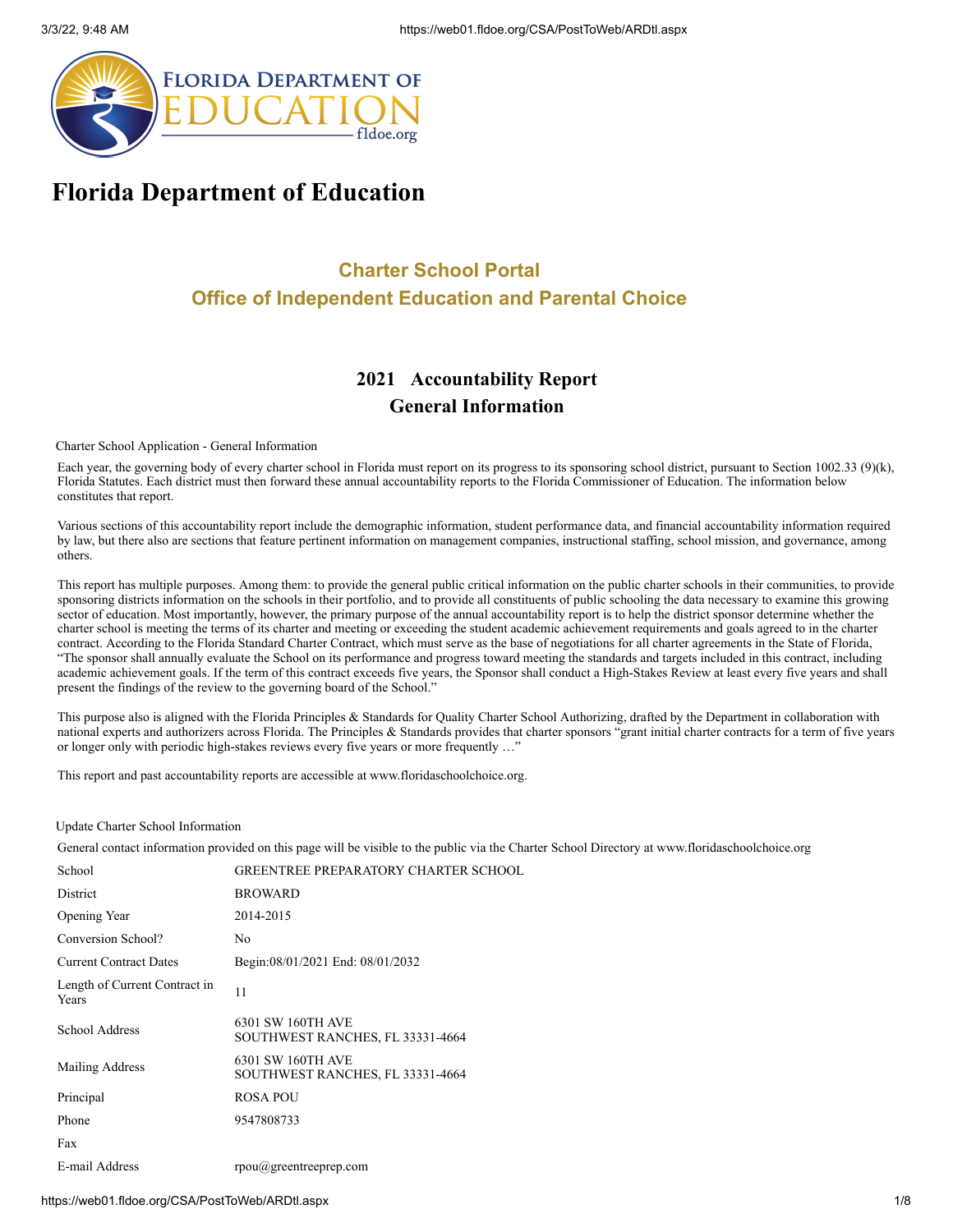| 3/3/22, 9:48 AM          | https://web01.fldoe.org/CSA/PostToWeb/ARDtl.aspx                                                                                                                                                                                                                                                                                                                                                                                                         |
|--------------------------|----------------------------------------------------------------------------------------------------------------------------------------------------------------------------------------------------------------------------------------------------------------------------------------------------------------------------------------------------------------------------------------------------------------------------------------------------------|
| School Website           | greentreeprep.com                                                                                                                                                                                                                                                                                                                                                                                                                                        |
| Primary Service Type     | K-12 General Education                                                                                                                                                                                                                                                                                                                                                                                                                                   |
| Grade Levels Served      | Actual: $KG -$<br>-07<br>K-8                                                                                                                                                                                                                                                                                                                                                                                                                             |
| Is school accredited?:   | No                                                                                                                                                                                                                                                                                                                                                                                                                                                       |
| Accrediting Body         | None                                                                                                                                                                                                                                                                                                                                                                                                                                                     |
| <b>Mission Statement</b> | The mission of the Greentree Preparatory Charter School (GTP) is to prepare K-5th grade students for high academic<br>achievement and personal success through rigorous study and instruction aligned with the state and federal government<br>standards in the best of the classical and liberal arts tradition in order to teach and reach every child and allow him/her to<br>become a self-governing, productive and reliant individual and citizen. |

### **Partnership, Specialty Area & Management**

Partnerships (Entity participating in creation and operation of the charter school)

If the charter school is operated by a university, community/state college, municipality or charter-school-in-the-workplace, select that organization from the list below or select none.

#### University

A state university may grant a charter to a lab school created under s. 1002.32 and shall be considered to be the school's sponsor. Such school shall be considered a charter lab school (Section 1002.33(2), Florida Statutes).

University:

#### Community/State College

A Florida College System institution who worked with the school district or school districts in its designated service area to develop charter schools that offer secondary education. These charter schools must include an option for students to receive an associate degree upon high school graduation. (Section 1002.33(5) (4), Florida Statutes).

Community/State College:

### Municipality

A charter school-in-a-municipality designation may be granted to a municipality that possesses a charter; enrolls students based upon a random lottery that involves all of the children of the residents of that municipality who are seeking enrollment. (Section 1002.33(15)(c), Florida Statutes).

Municipality:

Workplace:

A charter school-in-the-workplace may be established when a business partner provides the school facility to be used; enrolls students based upon a random lottery that involves all of the children of employees of that business or corporation who are seeking enrollment. (Section 1002.33(15)(b), Florida Statutes).

#### ■ Workplace

#### None

**⊘**None

### Speciality

Select any specialty area that the charter school implements with fidelity and is central to achieving the charter schools mission.

### Preparatory

Education Service Provider/Management Company

If the charter school contracts with a for-profit or nonprofit management company for comprehensive and business services, select that company from the list below. If the name of the company does not appear in the list, forward the company's name, mailing address, phone number and email address to charterschools@fldoe.org.

Education Service Provider/Management Company: None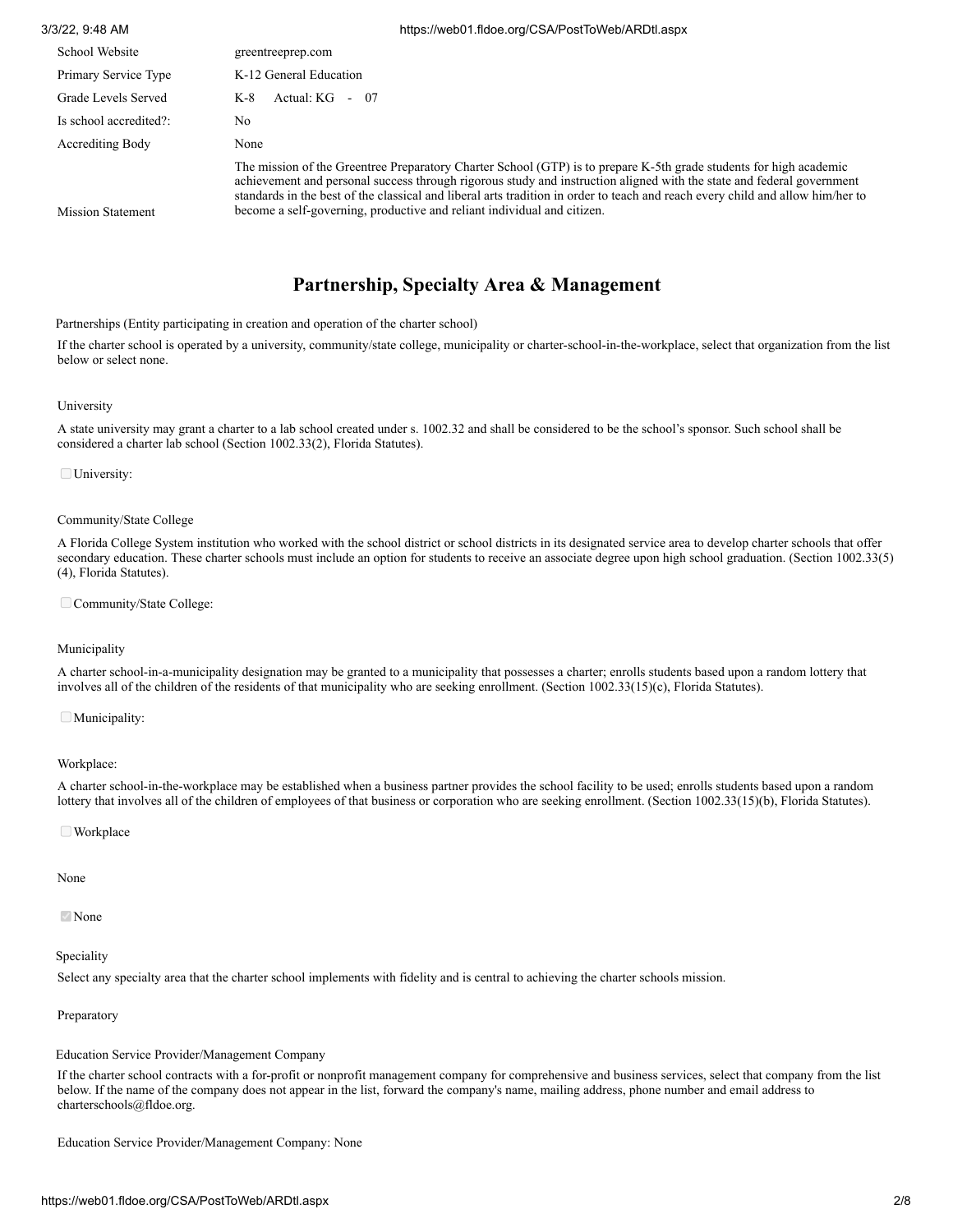# **Governing Board**

Governing Board

Please provide the governing board information and review the list of governing board members for accuracy. To update member information, click Edit. Click Add to create a member.

| Governing Board Information |                                                                                                                                                                                                                                                                                                                                                                                                                                                                                                                                                                                                                                                                                                                                                                                                                                                                                                                                                                                                                                                                                                               |
|-----------------------------|---------------------------------------------------------------------------------------------------------------------------------------------------------------------------------------------------------------------------------------------------------------------------------------------------------------------------------------------------------------------------------------------------------------------------------------------------------------------------------------------------------------------------------------------------------------------------------------------------------------------------------------------------------------------------------------------------------------------------------------------------------------------------------------------------------------------------------------------------------------------------------------------------------------------------------------------------------------------------------------------------------------------------------------------------------------------------------------------------------------|
| Governing Board Name:       | Greentree Preparatory Charter                                                                                                                                                                                                                                                                                                                                                                                                                                                                                                                                                                                                                                                                                                                                                                                                                                                                                                                                                                                                                                                                                 |
| Governing Board FEIN:       | 460652068                                                                                                                                                                                                                                                                                                                                                                                                                                                                                                                                                                                                                                                                                                                                                                                                                                                                                                                                                                                                                                                                                                     |
| Parent Liaison Name:        | Samaria Drakeford                                                                                                                                                                                                                                                                                                                                                                                                                                                                                                                                                                                                                                                                                                                                                                                                                                                                                                                                                                                                                                                                                             |
|                             | Pursuant to Section 1002.33 (7)(d)(1), Florida Statues, each charter school's governing board must appoint a<br>representative to facilitate parental involvement, provide access to information, assist parents and others with<br>questions and concerns, and resolve disputes. The representative must reside in the school district in which<br>the charter school is located and may be a governing board member, charter school employee, or individual<br>contracted to represent the governing board. If the governing board oversees multiple charter schools in the<br>same school district, the governing board must appoint a separate individual representative for each charter<br>school in the district. The representative's contact information must be provided annually in writing to parents<br>and posted prominently on the charter school's website if a website is maintained by the school. The sponsor<br>may not require that governing board members reside in the school district in which the charter school is<br>located if the charter school complies with this paragraph. |
| Parent Liaison Phone:       | 9547808733                                                                                                                                                                                                                                                                                                                                                                                                                                                                                                                                                                                                                                                                                                                                                                                                                                                                                                                                                                                                                                                                                                    |
| Parent Liaison Email:       | samariadrakeford@yahoo.com                                                                                                                                                                                                                                                                                                                                                                                                                                                                                                                                                                                                                                                                                                                                                                                                                                                                                                                                                                                                                                                                                    |
|                             | Covernance Training Provided<br>Date of                                                                                                                                                                                                                                                                                                                                                                                                                                                                                                                                                                                                                                                                                                                                                                                                                                                                                                                                                                                                                                                                       |

| Name              | <b>Contact Information</b>                                      | Position                | <b>Status</b> | <b>Governance Training Provided</b><br>Bv | Date of<br>Training | <b>Type of Training</b>    |
|-------------------|-----------------------------------------------------------------|-------------------------|---------------|-------------------------------------------|---------------------|----------------------------|
| Ana Baez          | 6301 sw 160 Ave Southwest Ranches FL 33331<br>Phone: 9547808733 | Member                  | Y             | Kathleen W. Schoenberg                    | 05/24/17            | 4 Hour Initial<br>Training |
| Daniel Miret      | 750 nw 180 Terr pembroke pines FL 33029 Phone: 9547808733       | Chairperson/President Y |               | Kathleen W. Schoenberg                    | 02/13/17            | 2 Hour refresher<br>course |
| Mabel Ribe        | 6301 sw 160 Ave Southwest Ranches FL 33331<br>Phone: 9547808733 | Member                  | Y             | Kathleen W. Schoenberg                    | 08/30/17            | 4 Hour Initial<br>Training |
| Rick Ribe         | 6301 sw 160 ave SW Ranches FL 33331 Phone:9547808733            | Member                  | Y             | Kathleen W. Schoenberg                    | 08/10/17            | 4 Hour Initial<br>Training |
| Maria<br>Romero   | 750 nw 180 Terr pembroke pines FL 33029 Phone: 7862182772       | Treasurer               | Y             | Kathleen W. Schoenberg                    | 07/27/17            | 2 Hour refresher<br>course |
| Jennifer<br>Roque | 750 nw 180 Terr pembroke pines FL 33029 Phone: 7862182772       | Secretary               | Y             | Kathleen W. Schoenberg                    | 01/29/17            | 2 Hour refresher<br>course |

# **Lottery and Student Membership**

### Student Information

Charter schools shall be open to all students who submit timely applications, unless the number of applications exceeds the capacity of a program, class, grade level, or building. In such case, all applicants shall have an equal chance of being admitted through a random selection process. (Section 1002.33(10), Florida Statutes).

| 2020 - 2021 School Year                                                     |          |
|-----------------------------------------------------------------------------|----------|
| Number of applications received for the report year                         | 208      |
| Number of new student applications accepted/enrolled for the<br>report year | 48       |
| Number of students on waitlist                                              | $\theta$ |
|                                                                             |          |
| 2021 - 2022 School Year                                                     |          |
| Number of applications received for report year                             | 280      |
| Number of applications accepted for report year                             | 52       |
| Number of students on waitlist                                              | 0        |
| Student Membership                                                          |          |

#### Please review the total student enrollment data for February Survey 3 that has been provided by your school district for each school year. If the data is incorrect, please indicate in the comments section at the General Information. After you review click the submit data button.

|  |  |  |  | $  2020-2021  2019-2020  2018-2019  2017-2018  2016-2017  $ |  |
|--|--|--|--|-------------------------------------------------------------|--|
|  |  |  |  |                                                             |  |
|  |  |  |  |                                                             |  |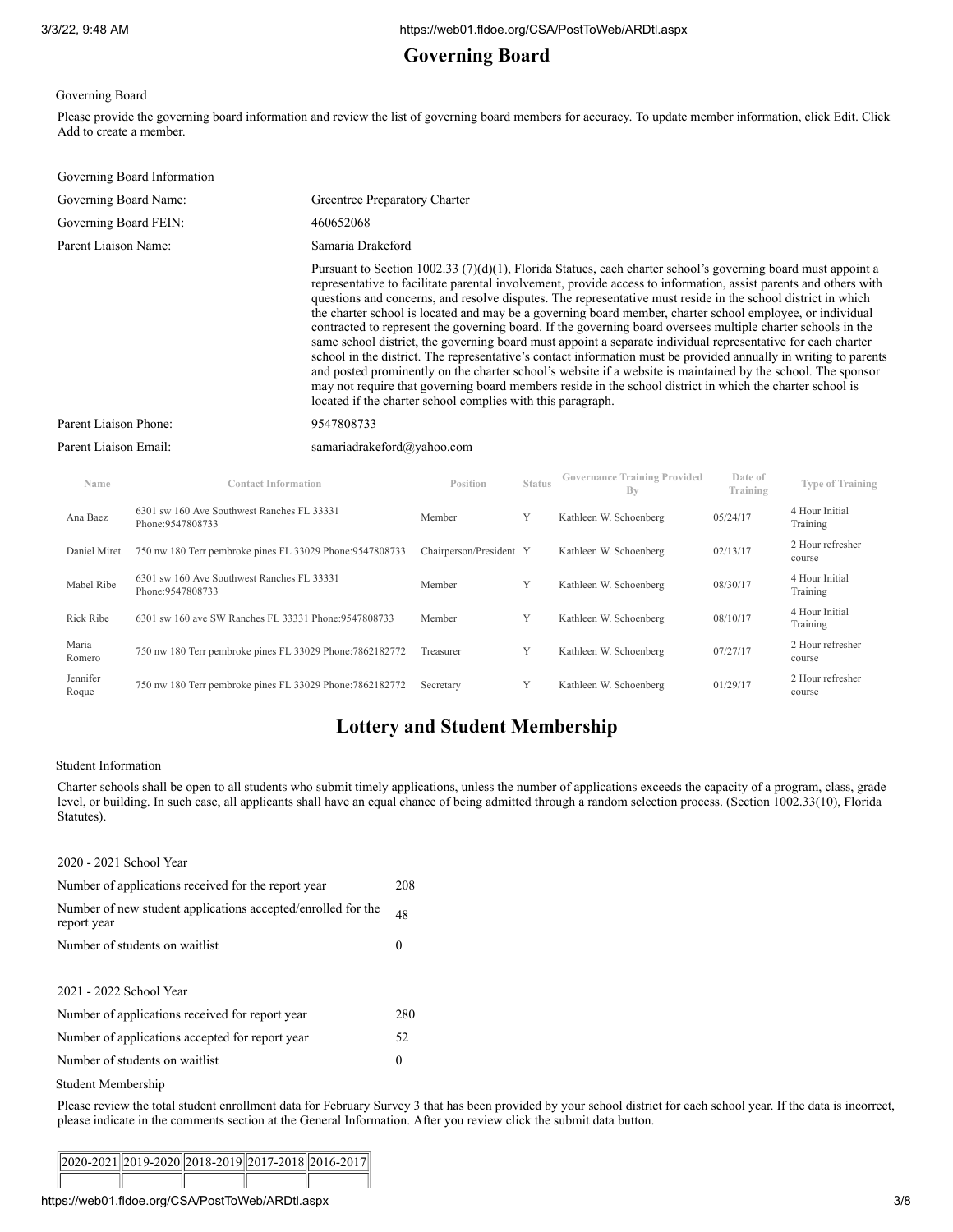### **Personnel Data**

### Personnel - Staff Data for the School Year

Florida Statutes 1002.33(k)(4) requires descriptive information about the charter school's personnel, including salary and benefit levels of charter school employees, the proportion of instructional personnel who hold professional or temporary certificates, and the proportion of instructional personnel teaching infield or out-of-field.

#### Personnel

The pre-populated personnel data below has been supplied by your district. Please answer the criminal background check and employee family relation questions for each staff member.

| Personnel Information                                                                                                                                                            | Criminal Background<br>Check | If unsatisfactory, explain plan of<br>action: | Related to other<br>employee? | If yes, state relationship: |
|----------------------------------------------------------------------------------------------------------------------------------------------------------------------------------|------------------------------|-----------------------------------------------|-------------------------------|-----------------------------|
| YASMEEN ABDULRAZZAK<br>• SUBSTITUTE<br>TEACHER, BASIC<br>PROGRAM<br>• Annual Salary:<br>\$24,000.00<br>• Annual Benefits: \$0.00                                                 | Satisfactory                 |                                               | No                            |                             |
| <b>WANDA BISONO</b><br>• TEACHER, SELF<br>CONTAINED, FIRST<br><b>GRADE</b><br>• Annual Salary:<br>\$47,500.00<br>• Annual Benefits:<br>\$2,496.00                                | Satisfactory                 |                                               | No                            |                             |
| <b>ROXANA CASTILLO</b><br>• TEACHER, SELF<br>CONTAINED,<br><b>KINDERGARTEN</b><br>• Annual Salary:<br>\$50,000.00<br>• Annual Benefits:<br>\$2,496.00                            | Satisfactory                 |                                               | No                            |                             |
| <b>FRANCES COSTA</b><br>• TEACHER ON<br><b>SPECIAL</b><br>ASSIGNMENT,<br><b>EXCEPTIONAL</b><br>STUDENT EDUCATION<br>• Annual Salary:<br>\$15,000.00<br>• Annual Benefits: \$0.00 | Satisfactory                 |                                               | No                            |                             |
| <b>ADRIANA FRIAS</b><br>• TEACHER, SELF<br>CONTAINED, SECOND<br><b>GRADE</b><br>• Annual Salary:<br>\$42,000.00<br>• Annual Benefits: \$0.00                                     | Satisfactory                 |                                               | No                            |                             |
| <b>MARIA GAMBIO</b><br>· TEACHER, SELF<br>CONTAINED, FIFTH<br><b>GRADE</b><br>• Annual Salary:<br>\$43,000.00<br>• Annual Benefits: \$0.00                                       | Satisfactory                 |                                               | No                            |                             |
| <b>MARIA GARCIA</b><br>• TEACHER, SELF<br>CONTAINED,<br><b>KINDERGARTEN</b>                                                                                                      | Satisfactory                 |                                               | No                            |                             |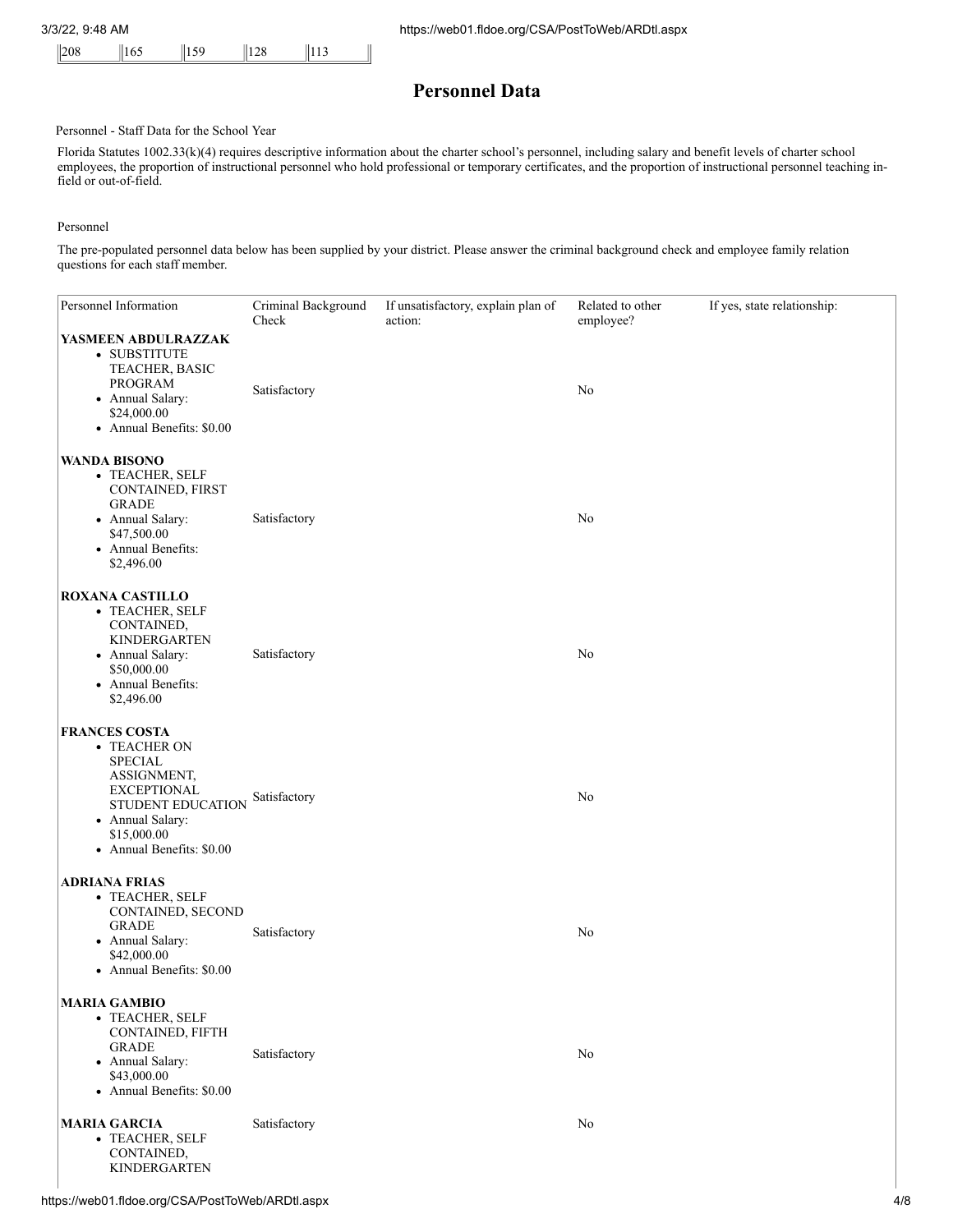| • Annual Salary:<br>\$40,000.00<br>• Annual Benefits: \$0.00                                                                                                             |              |    |
|--------------------------------------------------------------------------------------------------------------------------------------------------------------------------|--------------|----|
| <b>ELIZABETH GONZALEZ</b><br>• EXECUTIVE/GENERAL<br>DIRECTOR,<br><b>OPERATIONS</b><br>• Annual Salary:<br>\$60,000.00<br>• Annual Benefits:<br>\$2,496.00                | Satisfactory | No |
| <b>CAROLE HALKA</b><br>• TEACHER ON<br>SPECIAL<br>ASSIGNMENT,<br><b>EXCEPTIONAL</b><br>STUDENT EDUCATION<br>• Annual Salary:<br>\$15,000.00<br>• Annual Benefits: \$0.00 | Satisfactory | No |
| <b>MARIA JORGES</b><br>• TEACHER, SELF<br>CONTAINED, SIXTH<br><b>GRADE</b><br>• Annual Salary:<br>\$40,000.00<br>• Annual Benefits:<br>\$2,496.00                        | Satisfactory | No |
| <b>KALIA MARTINEZ</b><br>• TEACHER, SELF<br>CONTAINED,<br><b>KINDERGARTEN</b><br>• Annual Salary:<br>\$30,000.00<br>• Annual Benefits: \$0.00                            | Satisfactory | No |
| PATRICIA MONTANO<br>• TEACHER, SELF<br>CONTAINED, FOURTH<br>GRADE<br>• Annual Salary:<br>\$47,500.00<br>• Annual Benefits: \$0.00                                        | Satisfactory | No |
| SHAZIA NAGI<br>• TEACHER, SELF<br>CONTAINED, SIXTH<br>GRADE<br>• Annual Salary:<br>\$43,000.00<br>• Annual Benefits: \$0.00                                              | Satisfactory | No |
| <b>CLAUDIA OLIVA</b><br>• TEACHER, SELF<br>CONTAINED, THIRD<br><b>GRADE</b><br>• Annual Salary:<br>\$47,500.00<br>• Annual Benefits: \$0.00                              | Satisfactory | No |
| <b>ALLISON PERNAS</b><br>• SUBSTITUTE<br>TEACHER, BASIC<br>PROGRAM<br>• Annual Salary:<br>\$25,000.00<br>• Annual Benefits: \$0.00                                       | Satisfactory | No |
| <b>BRIANNA PLACERES</b><br>• TEACHER, SELF<br>CONTAINED, SECOND                                                                                                          | Satisfactory | No |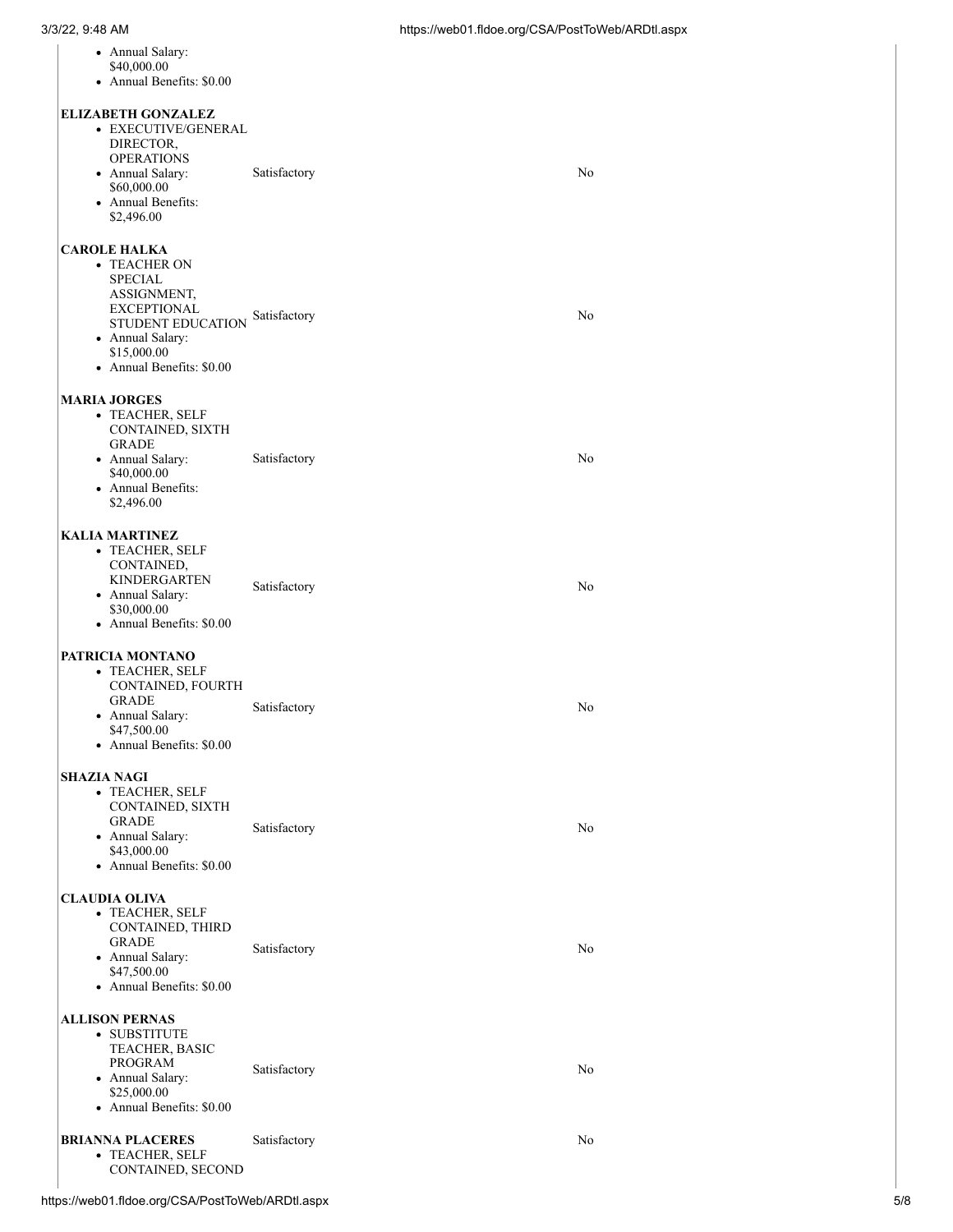| <b>GRADE</b><br>• Annual Salary:<br>\$47,500.00<br>• Annual Benefits: \$0.00                                                                      |              |                |
|---------------------------------------------------------------------------------------------------------------------------------------------------|--------------|----------------|
| <b>ROSA POU</b><br>• PRINCIPAL,<br><b>ELEMENTARY</b><br><b>SCHOOL</b><br>• Annual Salary:<br>\$69,000.00<br>• Annual Benefits:<br>\$2,496.00      | Satisfactory | N <sub>o</sub> |
| <b>CHRISTINA RAMIREZ</b><br>• TEACHER, SELF<br>CONTAINED, SECOND<br><b>GRADE</b><br>• Annual Salary:<br>\$44,000.00<br>• Annual Benefits: \$0.00  | Satisfactory | N <sub>o</sub> |
| <b>NANCY SMITH</b><br>• TEACHER, SELF<br>CONTAINED, FIRST<br><b>GRADE</b><br>• Annual Salary:<br>\$47,500.00<br>$\bullet$ Annual Benefits: \$0.00 | Satisfactory | N <sub>o</sub> |
| <b>MARIA VAZQUEZ</b><br>• REGISTRAR<br>• Annual Salary:<br>\$25,000.00<br>• Annual Benefits: \$0.00                                               | Satisfactory | N <sub>o</sub> |

# **Personnel Summary**

Personnel - Summary - As Reported February Suvery 3 of School Year Staff Statistics

Staff Break down

|                               | <b>Staff Number Percent</b> |          |
|-------------------------------|-----------------------------|----------|
| School Based Administrators   | 3                           | 17.00%   |
| Guidance Counselors           | 0                           | $0.00\%$ |
| <b>Nurses</b>                 | 0                           | $0.00\%$ |
| Consultants                   | 0                           | $0.00\%$ |
| Paraprofessional Staff        | 0                           | $0.00\%$ |
| Support Staff                 | 0                           | $0.00\%$ |
| Clerical Staff                | 0                           | $0.00\%$ |
| Other Staff                   | 0                           | $0.00\%$ |
| Instructional Staff Full Time | 15                          | 83.00%   |
| Instructional Staff Part Time | $\mathfrak{D}$              | 11.00%   |
| Total Staff                   | 18                          | $111\%$  |
|                               |                             |          |

|                       | <b>Specialists Number Percent</b> |               |          |
|-----------------------|-----------------------------------|---------------|----------|
| <b>ESE</b> Specialist |                                   | $\mathcal{L}$ | 100.00%  |
| Reading Specialist    |                                   | 0             | $0.00\%$ |
| Math Specialist       |                                   | 0             | $0.00\%$ |
| Total                 |                                   | $\mathcal{P}$ | $100\%$  |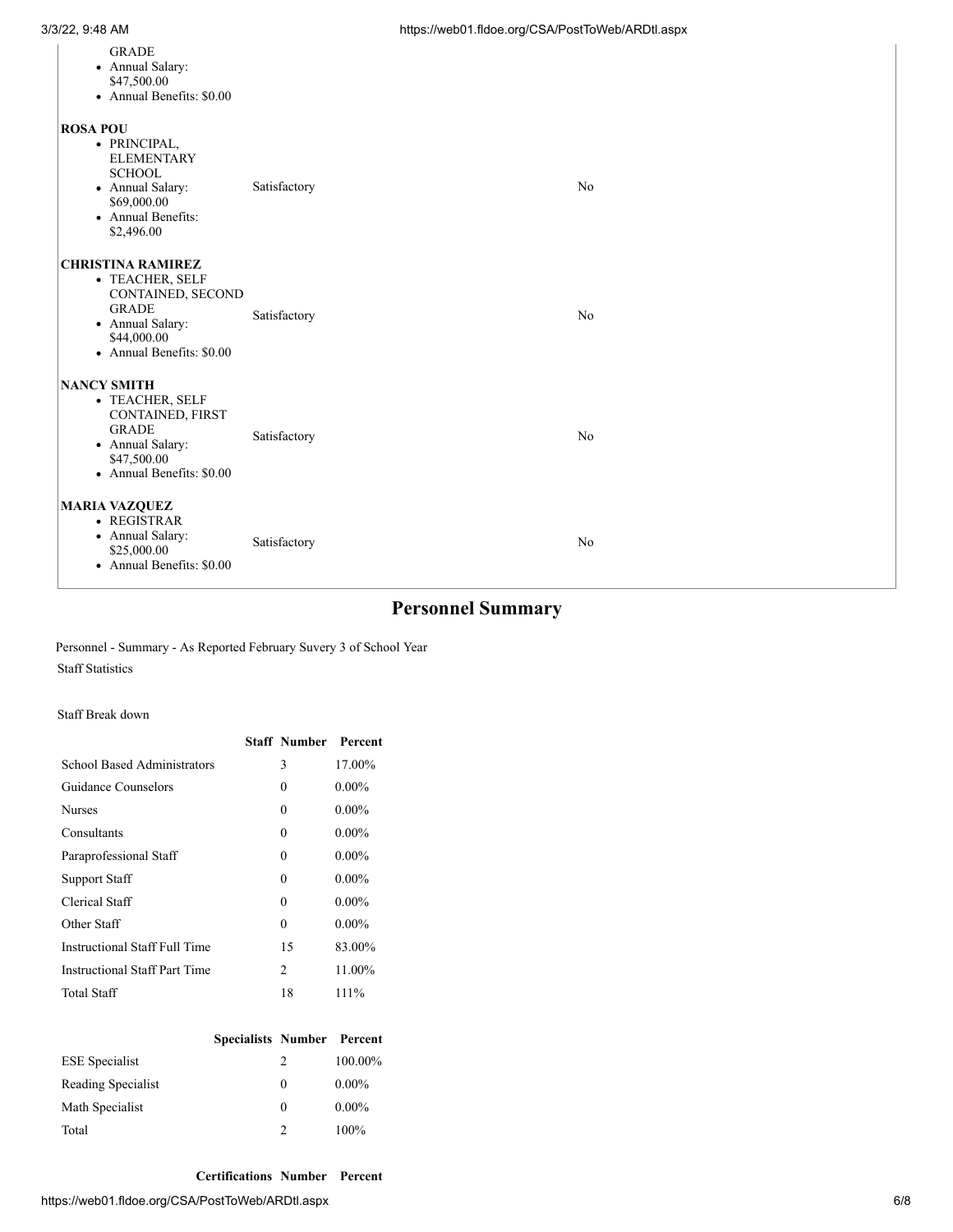#### 3/3/22, 9:48 AM

| Teachers with Professional Certification 5 |   | 33.00% |
|--------------------------------------------|---|--------|
| Teachers with Temporary Certification 1    |   | 7.00%  |
| Totals                                     | 6 | 40%    |

|                          | Degrees Number Percent |          |
|--------------------------|------------------------|----------|
| <b>Associates Degree</b> | 0                      | $0.00\%$ |
| <b>Bachelor Degree</b>   | 13                     | 72.00%   |
| CDA Degree               | 0                      | $0.00\%$ |
| Master Degree            | 1                      | $6.00\%$ |
| Specialist Degree        | 0                      | $0.00\%$ |
| Doctorate Degree         | 0                      | $0.00\%$ |
| Non-Applicable Degree    | 4                      | 22.00%   |
| <b>Total All Degrees</b> | 18                     | 100%     |

### **Facilities Data and Ownership**

#### Facilities

Florida Statues 1002.33(k)(3) requires, documentation of the facilities in current use and any planned facilities for use by the charter school for instruction of students, administrative functions, or investment purposes.

Please provide information on space usage within your school.

| Please provide information on space usage within your school. |       |
|---------------------------------------------------------------|-------|
| Total Buildings                                               |       |
| <b>Total Permanent Buildings</b>                              | 2.00  |
| <b>Total Number of Campuses</b>                               | 1.00  |
| <b>Total Portable Buildings</b>                               | 1.00  |
| Permanent Buildings                                           |       |
| <b>Total Classrooms</b>                                       | 2.00  |
| <b>Total Number of Offices</b>                                | 14.00 |
| <b>Total Investment Property</b>                              | 0.00  |
| Portable Buildings                                            |       |
| <b>Total Number of Classrooms</b>                             | 2.00  |
| <b>Total Number of Offices</b>                                | 2.00  |
| <b>Total Permanent Investment Property</b>                    | 0.00  |

Facilities Data - Ownership.

Update Charter School Information

| Does the school use any district owned buildings?                     | No                |
|-----------------------------------------------------------------------|-------------------|
| If school does not use district facility, indicate the ownership type | Lease             |
| <b>Owner Name</b>                                                     | 6301 holding inc. |
| Yearly Mortagage / Lease Amount(\$)                                   | \$336,000.00      |
|                                                                       |                   |

# **Financial Audit**

Financial Audit for Fiscal Year 2021

**File FiscalYear**

[Open](javascript:__doPostBack() 2021

# **Financial Recovery Plan**

Financial Recovery Plan

Please respond to the questions below for the period from July 1,2020 to June 30,2021

Was the school required to submit a financial recovery plan? No